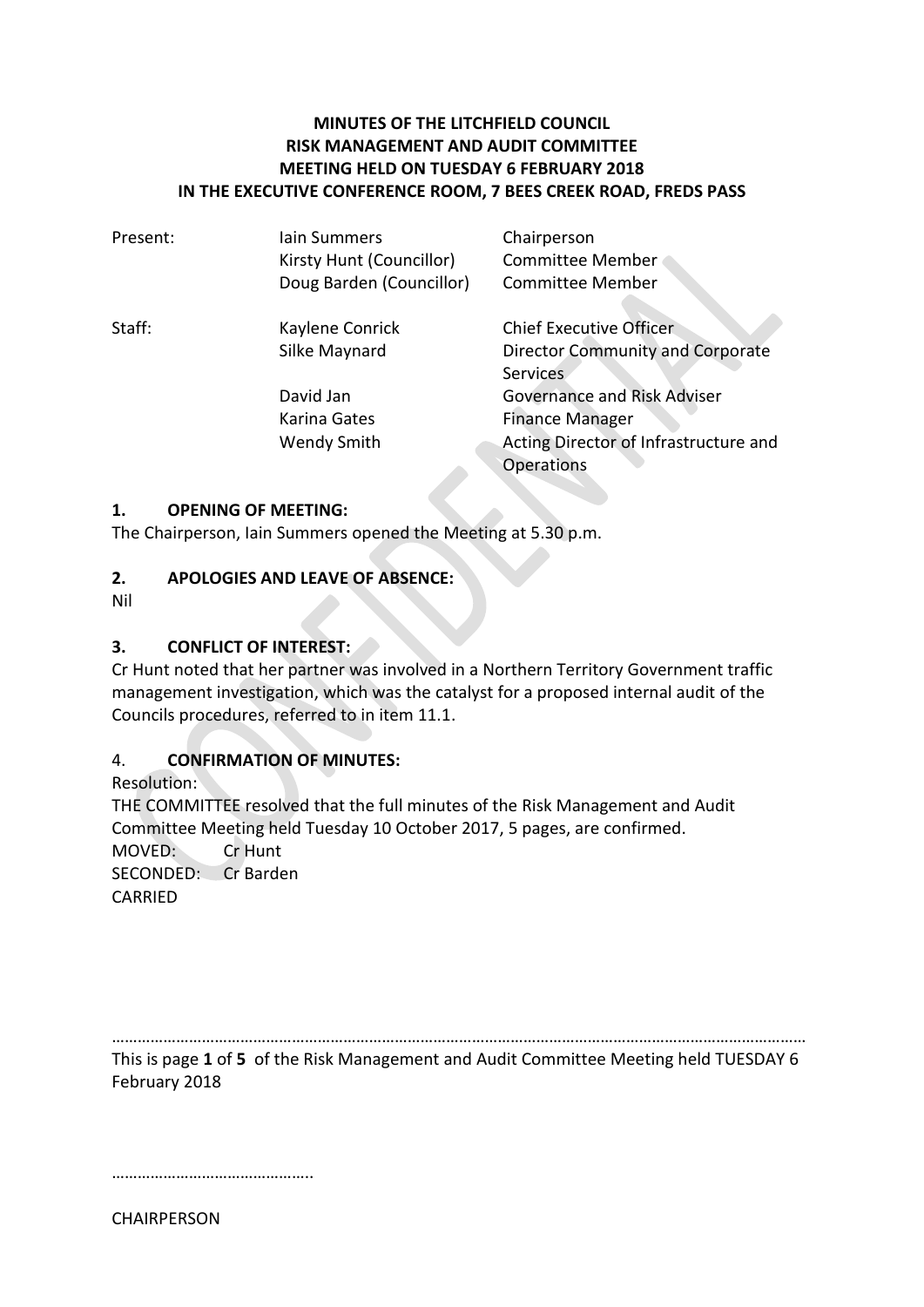## **5. BUSINESS ARISING FROM THE MINUTES:**

Committee noted that all items from previous meeting have been attended to.

Resolution:

That the Committee notes the updates for previous business and resolves to remove completed items

MOVED: Cr Barden SECONDED: Cr Hunt CARRIED

**6. PRESENTATIONS:** 

Nil

**7. ACCEPTING OR DECLINING LATE ITEMS:**

Nil

**8. NOTICES OF MOTION:**

Nil

**9. INTERNAL AUDIT ACTION PLANS**

Nil

**10. EXTERNAL AUDIT ACTION PLAN**

Nil

# **11. OFFICERS REPORTS AND ITEMS FOR DISCUSSION**

#### **11.1 Internal Audit Plan**

Committee noted that

- Internal Audit (IA) 1 will be examining Councils processes for ensuring contracted works carry out proposed traffic management plans. This IA falls under the "Errors, omissions, delays and incorrect advice" risk profile. The IA has been driven by the recent findings of a Coroner's report.
- The purpose of IA 2 is to ensure the maintenance of appropriate processes. No previous payroll audit has been conducted.
- IA 2 falls under the "Inadequate safety and security practices" risk profile.

Chair noted that the RMAC role is to provide comment on the choice of IAs in relation to their contribution to managing risk profiles.

……………………………………………………………………………………………………………………………………………… This is page **2** of **5** of the Risk Management and Audit Committee Meeting held TUESDAY 6 February 2018

…………………………………………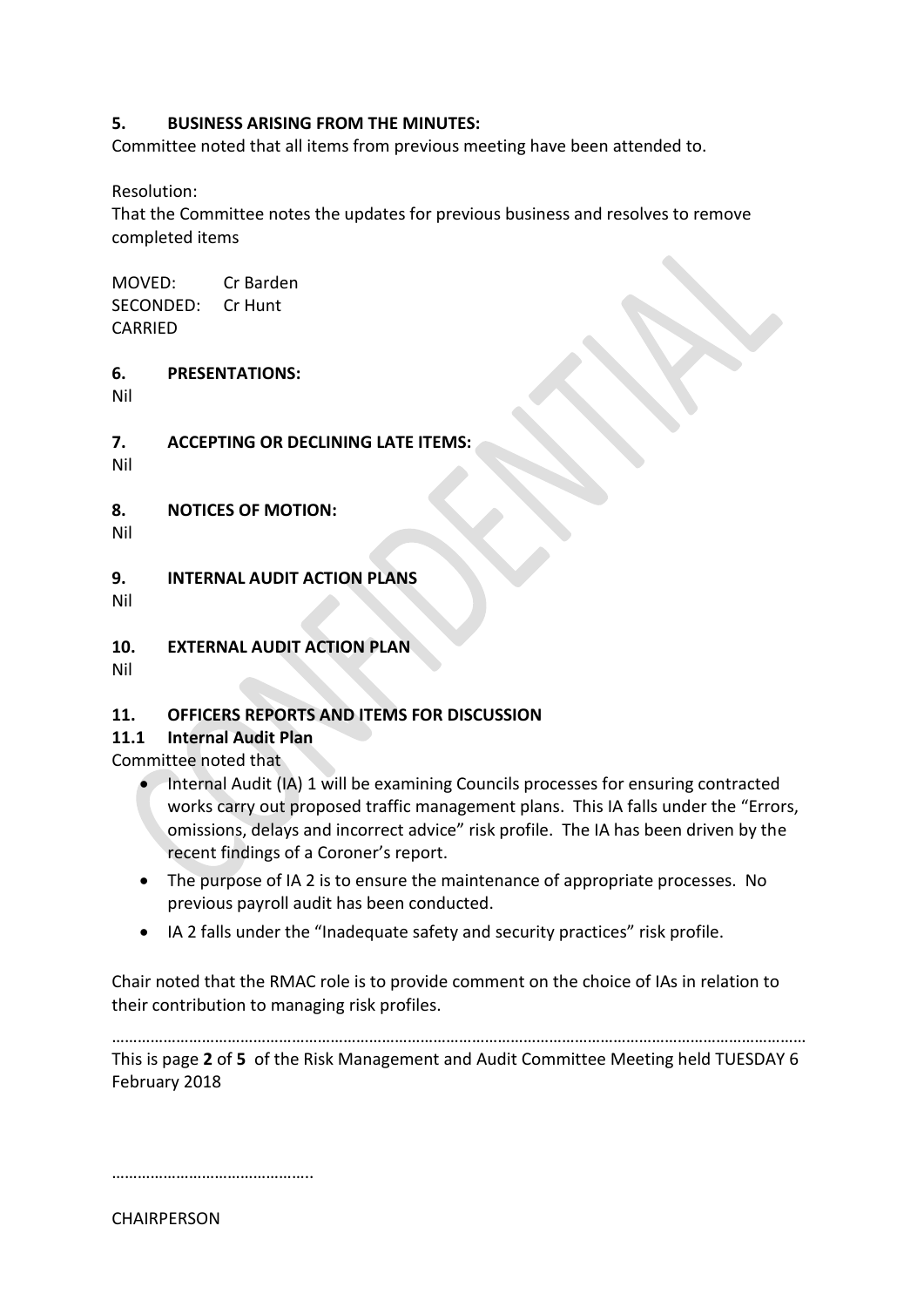Discussion was had regarding the budget requirements of the IA plan and the need for a 2-3 year plan.

Resolution:

THAT the RMAC

- 1. endorses the internal audit plan for 2018/2019 of;
	- a. Audit of Councils processes related to traffic management of Council commissioned works
	- b. Audit of Councils payroll processes, and
	- c. Audit of Mobile Work Force work health and safety procedures and practices.

2. Recommends an appropriate budget allocation in the 2018/19 Municipal Plan.

MOVED: Cr Barden

SECONDED: Cr Hunt

CARRIED

# **11.2 Risk Management Framework**

The Chair provided a summary of the discussion at the last meeting and explained the risk management process and the oversight role of the RMAC regarding the due date of actions proposed in the risk dashboard.

The Committee examined the high-risk profiles with inadequate controls, the actions proposed to address them, and the linkages to the 2018/2019 proposed internal audits

The Chair noted that the risk profiles should help identify priorities during budget development.

The Committee noted the reporting framework and reports to the RMAC will need to show movement on the Risk dashboard regarding the achievement of deadlines. A tracking system for monitoring changes in due dates of actions will need to be established, and further links to the Municipal Plan will be added as the KPIs are reviewed and the plan developed.

Resolution:

THAT the RMAC

- 1. Note the risk dashboard report and risk profiles
- 2. Note the updated reporting flowchart identifying quarterly reporting of the dashboard report to the RMAC
- 3. Note that appropriate actions are being taken to ensure that the Municipal Plan is aligned with the risk management framework.

……………………………………………………………………………………………………………………………………………… This is page **3** of **5** of the Risk Management and Audit Committee Meeting held TUESDAY 6 February 2018

…………………………………………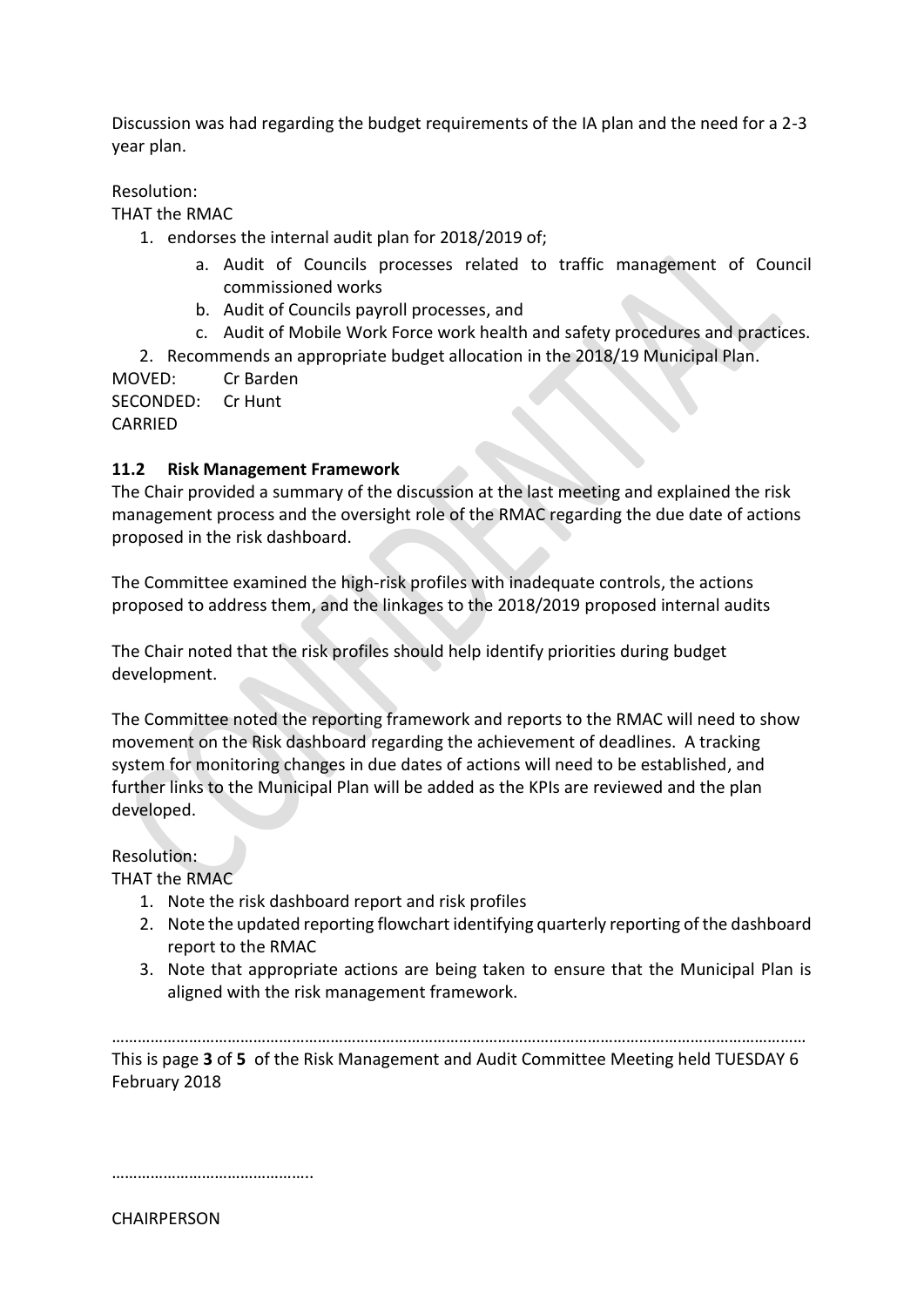4. After enquiring the RMAC is satisfied that the risk management methodology and treatment plans are appropriate.

MOVED: Cr Hunt SECONDED: Cr Barden CARRIED

## **11.3 Records Management Improvement Plan**

Committee noted that this is a high-risk area in the risk profiles and that management will readvertise for the records management position again this year.

Resolution:

THAT the RMAC

- 1. Note the records management improvement plan is not progressing
- 2. Request a report at the next meeting regarding progress
- 3. Highlight that due to the inability to recruit Records Management resources the control rating in the "Inadequate Records Management Processes" risk profile remains "Inadequate", with an overall risk rating of "Moderate".

MOVED: Cr Hunt SECONDED: Cr Barden CARRIED

## **11.4 Management Response to External Audit Management Report**

The Committee noted that it can see that management have responded diligently to the UHY recommendations.

Resolution:

THAT the RMAC receive and note the Council's response to the External Audit Management Report for the financial year ended 30 June 2017 as attached to this report.

MOVED: Cr Hunt SECONDED: Cr Barden CARRIED

**12 OTHER BUSINESS**

Nil

That the RMAC meeting be moved into confidential at 7.00pm MOVED: Cr Hunt SECONDED: Cr Barden

………………………………………………………………………………………………………………………………………………

This is page **4** of **5** of the Risk Management and Audit Committee Meeting held TUESDAY 6 February 2018

…………………………………………